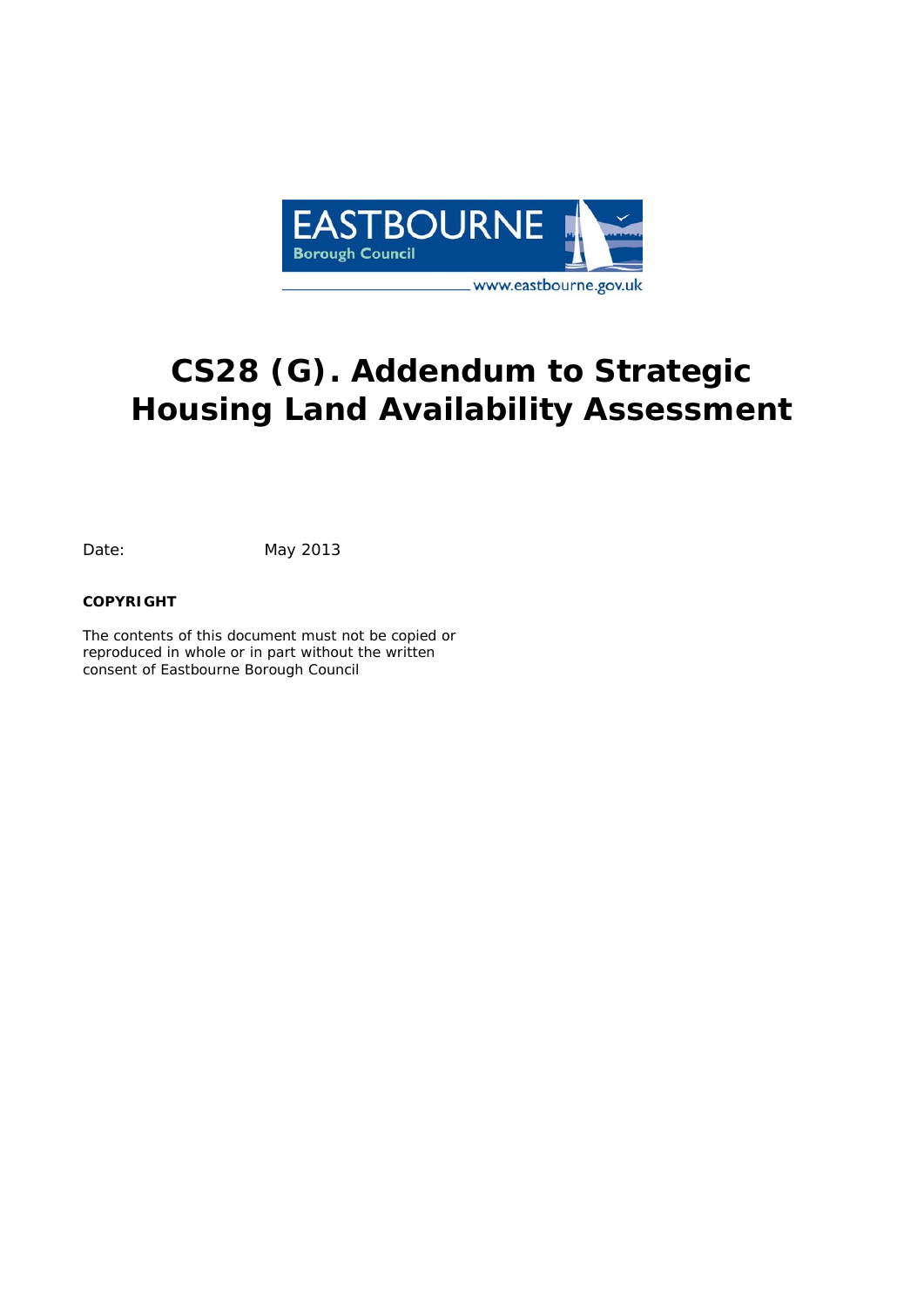## **SITE DETAILS**

| Site Reference                  | DOS <sub>1</sub>                         |
|---------------------------------|------------------------------------------|
| Site Location                   | Corner of Terminus Road and Ashford Road |
| Type of Site                    | <b>General Brownfield</b>                |
| Site Area (ha)                  | $1.17$ ha                                |
| Neighbourhood                   |                                          |
| Net Unit Potential              | 50                                       |
| Brownfield/Greenfield           | B                                        |
| Identified through Consultation | Yes                                      |
|                                 |                                          |

### **DEVELOPMENT POTENTIAL**

| Developable      | Yes                                                                     |
|------------------|-------------------------------------------------------------------------|
| Specific Reason  | Redevelopment potential with strong<br>landowner and developer interest |
| Year of Delivery | 2016                                                                    |

## **SITE ASSESSMENT**

| Available: i              | The site is allocated for mixed use development in the<br>Borough Plan (saved policies). |
|---------------------------|------------------------------------------------------------------------------------------|
| Available: ii             | No legal ownership problems                                                              |
| Available: iii            | Yes, developer interest. S106 signed.                                                    |
| Suitable: iv              | Yes, the site is centrally located in the Town Centre.                                   |
| Suitable: v               | Yes, flexibility on amount of residential development delivered                          |
| Suitable: vi              | Nο                                                                                       |
| Suitable: vii             | Constraints can be mitigated                                                             |
| Suitable: viii            | No significant impacts on amenity                                                        |
| Achievable: ix            | Yes, landowner and developer interest                                                    |
| Achievable: x             | Yes                                                                                      |
| Achievable: xi            | Demolition costs for site preparation                                                    |
| Constraints: A            | Yes, but protected by coastal flood defences                                             |
| Constraints: B            | Tidal Flood Zone, but protected by coastal flood defences                                |
| Constraints: C            | The site adjoins a Conservation Area                                                     |
| Constraints: D            | Nο                                                                                       |
| Constraints: F            | Good access to neighbouring facilities in the Town Centre                                |
| Constraints: F            | No groundwater constraints                                                               |
| <b>Tidal Flood Zone</b>   | 3A                                                                                       |
| <b>Fluvial Flood Zone</b> | 1                                                                                        |

#### Comments

Residential development could be part of a mixed use, retail-led scheme with good accessibility to Town Centre facilities and public transport.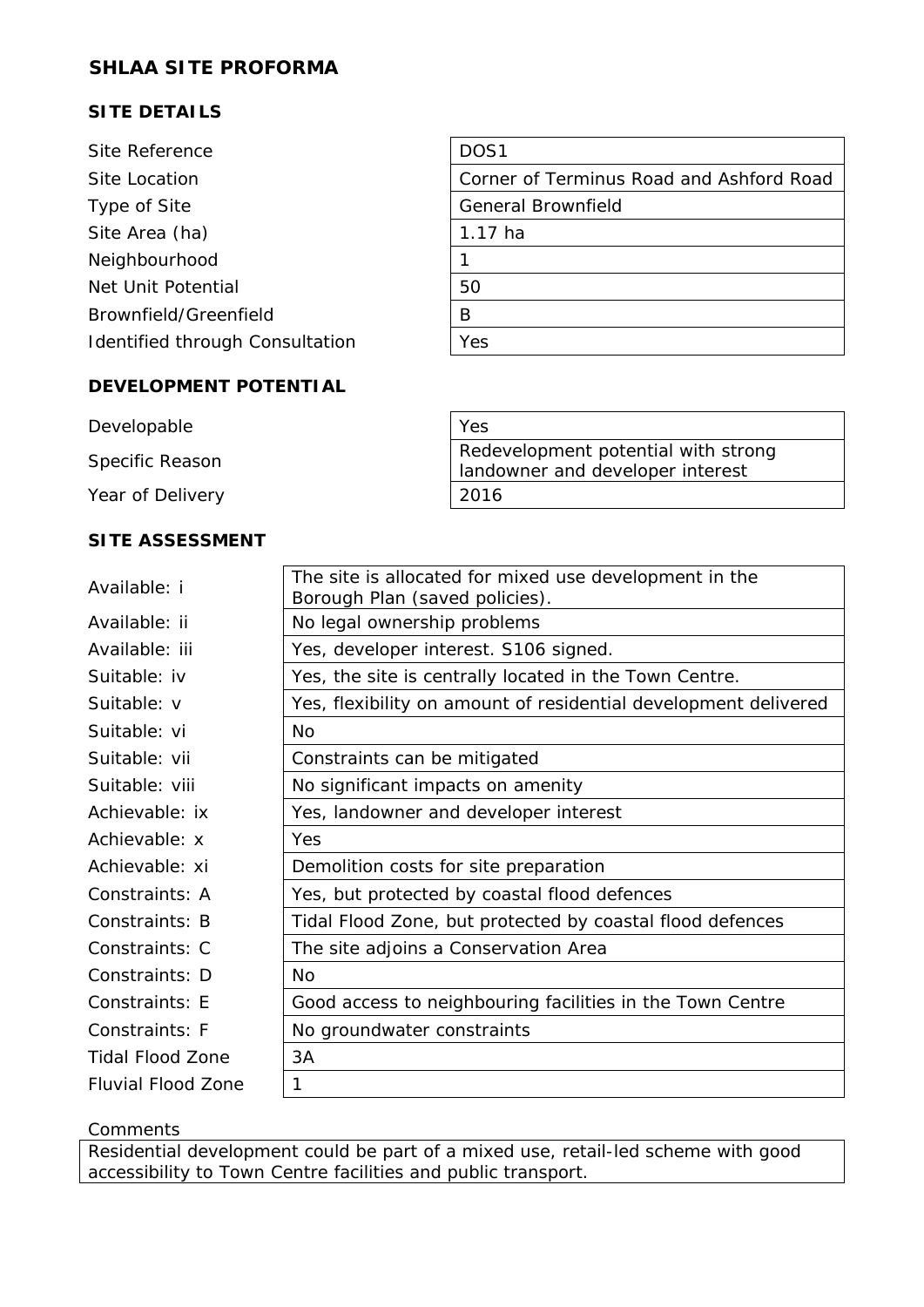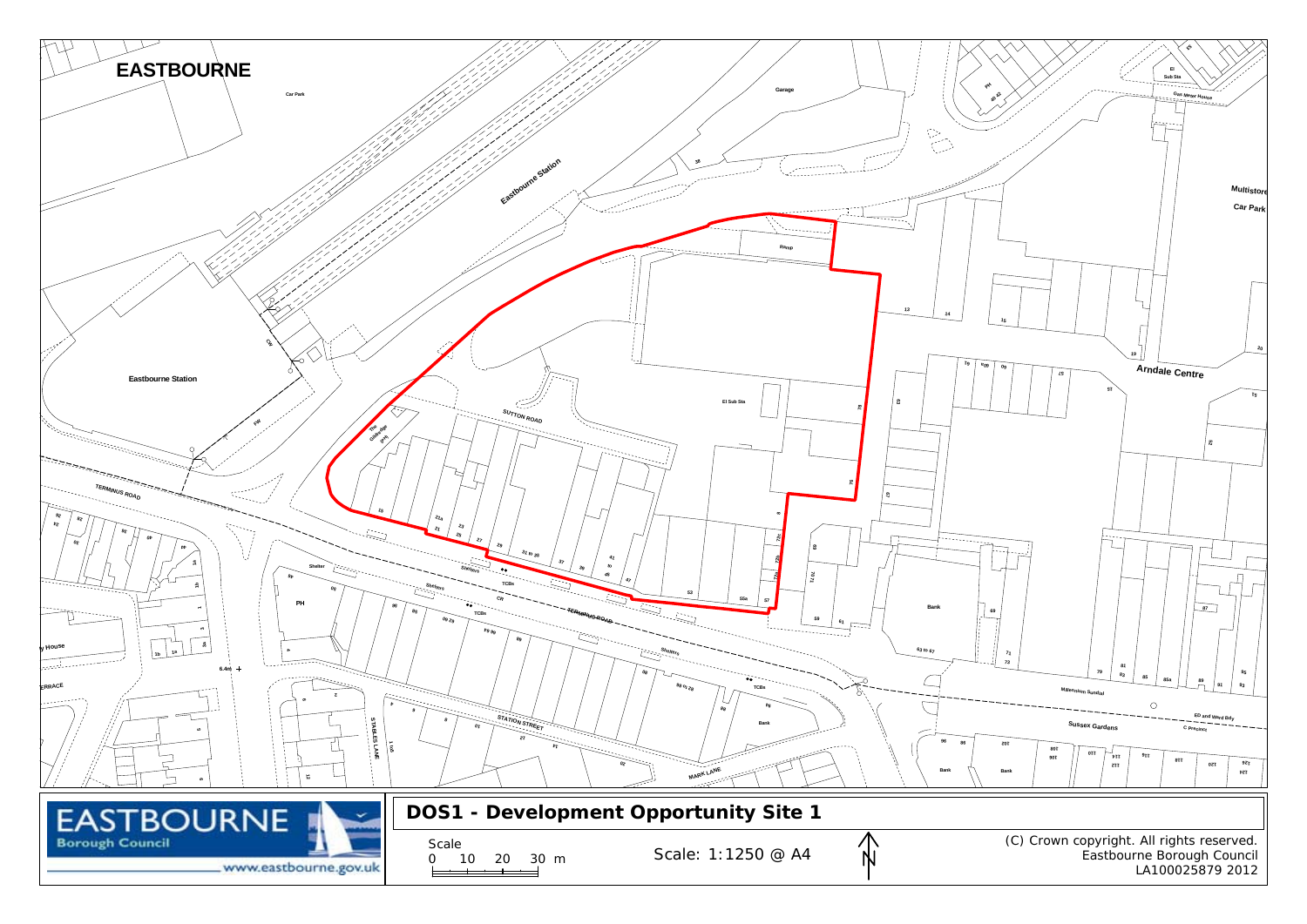## **SITE DETAILS**

| Site Reference                  | DOS <sub>2</sub>                                        |
|---------------------------------|---------------------------------------------------------|
| Site Location                   | Land to the north west of Eastbourne<br>railway station |
| Type of Site                    | <b>General Brownfield</b>                               |
| Site Area (ha)                  | 2.48 ha                                                 |
| Neighbourhood                   |                                                         |
| Net Unit Potential              | 200                                                     |
| Brownfield/Greenfield           | B                                                       |
| Identified through Consultation | Yes                                                     |
|                                 |                                                         |

#### **DEVELOPMENT POTENTIAL**

| Developable      | Yes                                                                                      |
|------------------|------------------------------------------------------------------------------------------|
| Specific Reason  | Site is largely undeveloped being currently<br>used for car parking and railway purposes |
| Year of Delivery | $2017+$                                                                                  |

#### **SITE ASSESSMENT**

| Available: i              | The majority of the site is allocated for retail-led development<br>in the Borough Plan (saved policies).                              |
|---------------------------|----------------------------------------------------------------------------------------------------------------------------------------|
| Available: ii             | No legal ownership problems                                                                                                            |
| Available: iii            | Yes, land-owner and developer interest                                                                                                 |
| Suitable: iv              | Yes, the site is centrally located in the Town Centre                                                                                  |
| Suitable: v               | No circumstances have changed                                                                                                          |
| Suitable: vi              | <b>No</b>                                                                                                                              |
| Suitable: vii             | The site has no constraints that cannot be mitigated                                                                                   |
| Suitable: viii            | The site adjoins operational railway land and proposals will<br>need to mitigate potential noise impacts through design and<br>layout. |
| Achievable: ix            | Yes, landowner and developer interest                                                                                                  |
| Achievable: x             | Yes                                                                                                                                    |
| Achievable: xi            | Parking re-provision for the railway station, demolition of<br>premises 1 & 2 Commercial Road                                          |
| Constraints: A            | Part of site is, but protected by coastal flood defences                                                                               |
| Constraints: B            | Tidal Flood Zone, but protected by coastal flood defences                                                                              |
| Constraints: C            | The site adjoins a Conservation Area                                                                                                   |
| Constraints: D            | <b>No</b>                                                                                                                              |
| Constraints: E            | Good access to neighbouring facilities in the Town Centre                                                                              |
| Constraints: F            | No groundwater constraints                                                                                                             |
| <b>Tidal Flood Zone</b>   | Part of the site is within 3A                                                                                                          |
| <b>Fluvial Flood Zone</b> | 1                                                                                                                                      |
|                           |                                                                                                                                        |

**Comments** 

The site is highly accessible adjoining public transport and Town Centre facilities and is suitable for high density residential development as part of a mixed use scheme.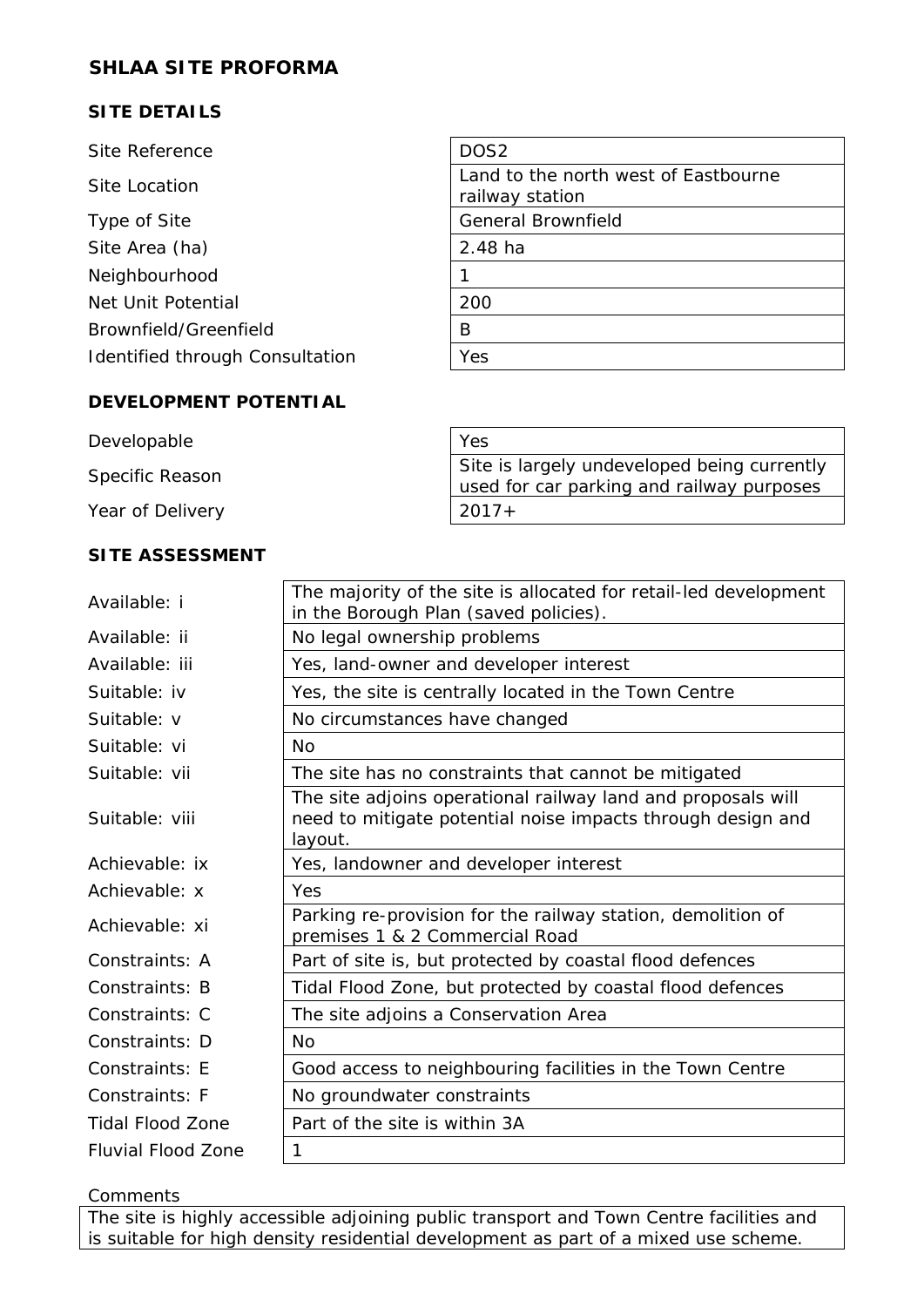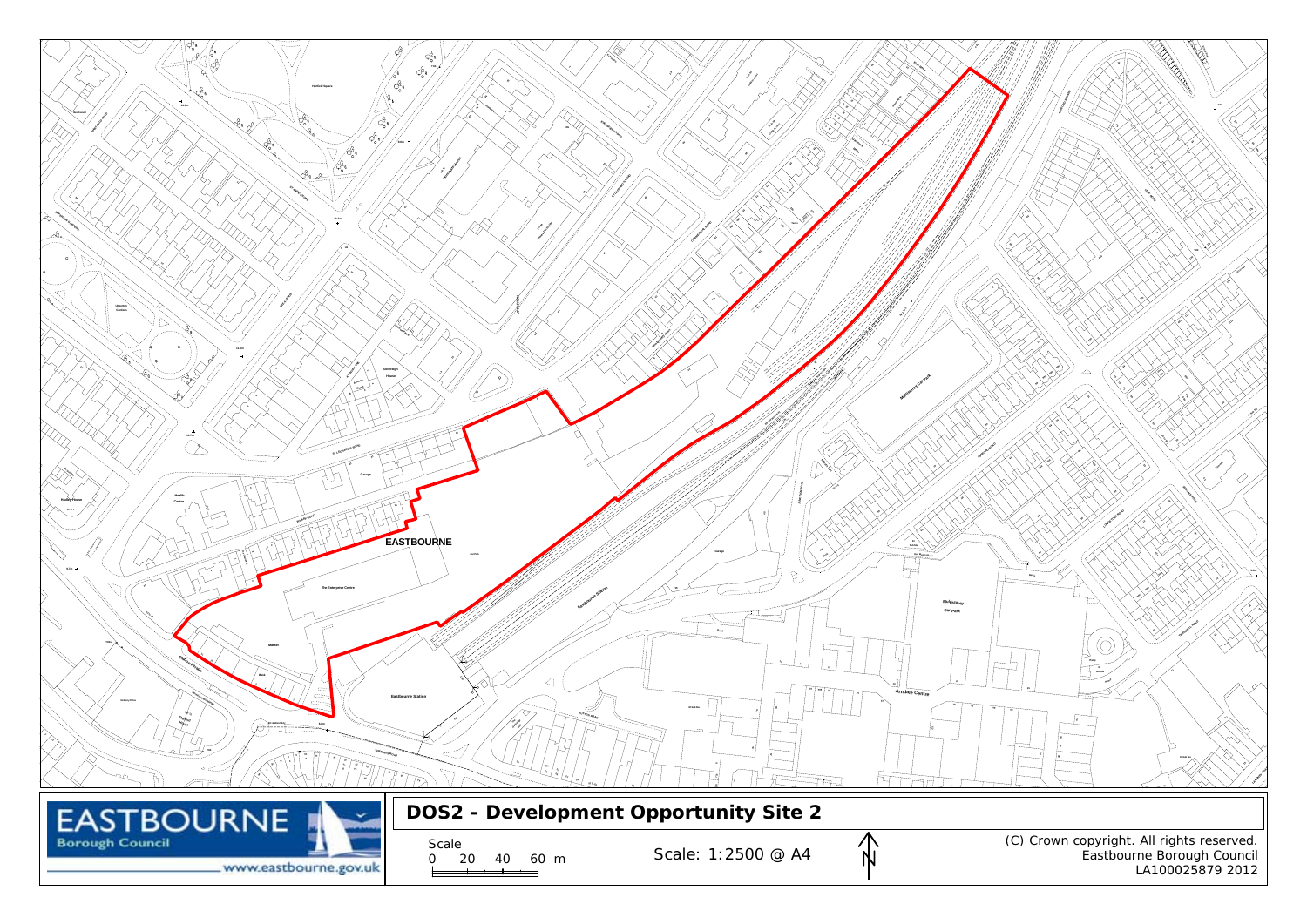## **SITE DETAILS**

| Site Reference                  | DOS <sub>3</sub>                                   |
|---------------------------------|----------------------------------------------------|
| Site Location                   | Land between Upperton Road and<br>Southfields Road |
| Type of Site                    | <b>General Brownfield</b>                          |
| Site Area (ha)                  | $0.74$ ha                                          |
| Neighbourhood                   |                                                    |
| Net Unit Potential              | 100                                                |
| Brownfield/Greenfield           | B                                                  |
| Identified through Consultation | Yes                                                |
|                                 |                                                    |

#### **DEVELOPMENT POTENTIAL**

| Developable      | Yes                                                                                                     |
|------------------|---------------------------------------------------------------------------------------------------------|
| Specific Reason  | Land owner and developer interest. Parts<br>of the site are either vacant or ready for<br>redevelopment |
| Year of Delivery | $2017+$                                                                                                 |

#### **SITE ASSESSMENT**

| Available: i              | No, proposed allocation in the TCLP                                                              |
|---------------------------|--------------------------------------------------------------------------------------------------|
|                           | Part of the site is in operational use by Royal Mail. Suitable                                   |
| Available: ii             | alternative premises would need to be found prior to the<br>development of that part of the site |
|                           |                                                                                                  |
| Available: iii            | Yes, land owner and developer interest                                                           |
| Suitable: iv              | Yes, the site is centrally located in the Town Centre                                            |
| Suitable: v               | No, site is still available for development                                                      |
| Suitable: vi              | No, guidance has not changed                                                                     |
| Suitable: vii             | Constraints can be mitigated                                                                     |
| Suitable: viii            | No significant impacts on amenity                                                                |
| Achievable: ix            | Yes, landowner and developer interest                                                            |
| Achievable: x             | Yes                                                                                              |
| Achievable: xi            | Demolition costs for site preparation. Relocation costs for<br>Royal Mail premises               |
| Constraints: A            | No flood risk                                                                                    |
| Constraints: B            | Outside flood plain                                                                              |
| Constraints: C            | Nο                                                                                               |
| Constraints: D            | <b>No</b>                                                                                        |
| Constraints: E            | Good access to neighbouring facilities in the Town Centre                                        |
| Constraints: F            | No groundwater constraints                                                                       |
| <b>Tidal Flood Zone</b>   | 1                                                                                                |
| <b>Fluvial Flood Zone</b> | 1                                                                                                |
|                           |                                                                                                  |

**Comments** 

**Residential-led development will be the main use of the site to be brought forward in** phases to account for the requirements/relocation of Royal Mail.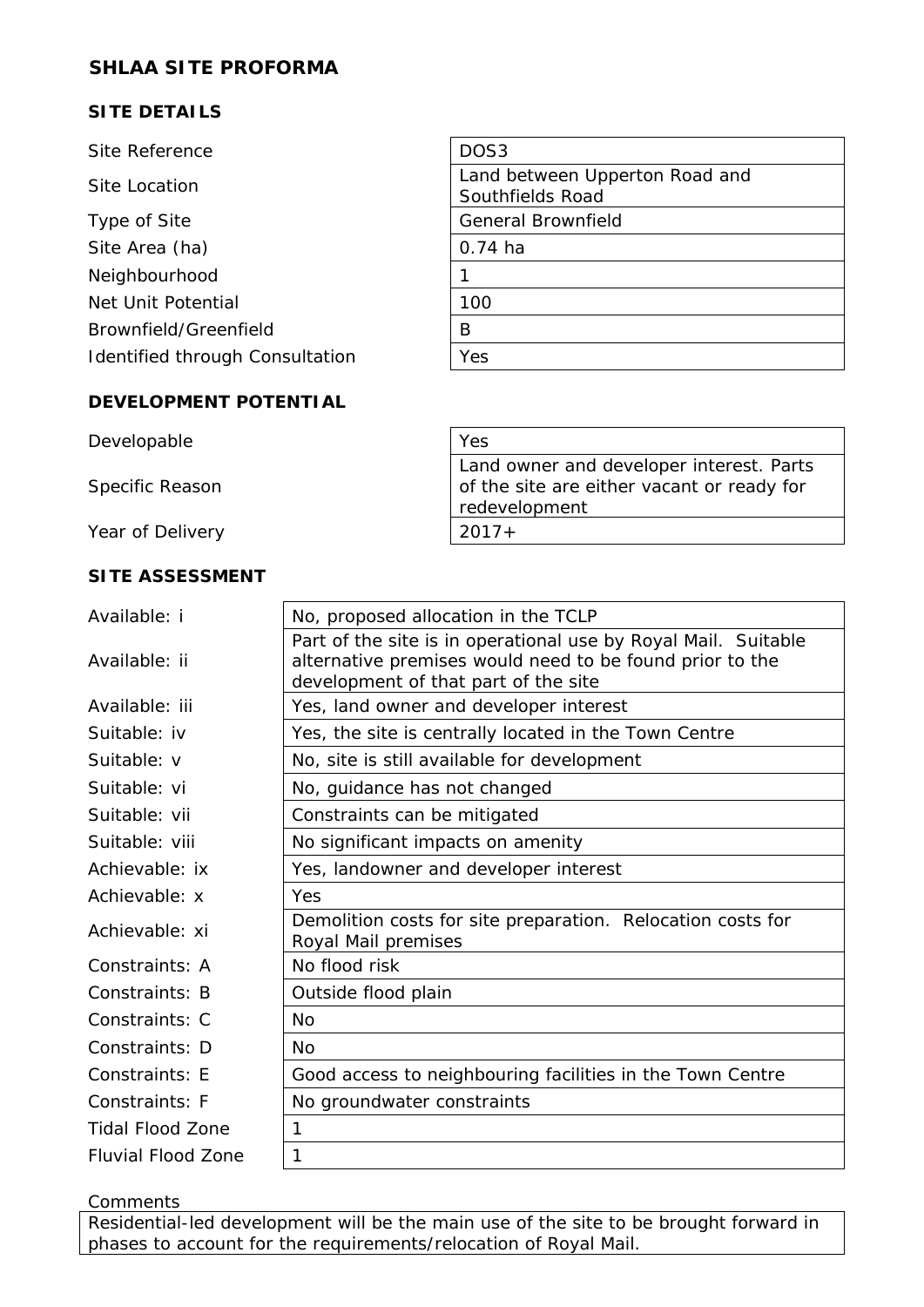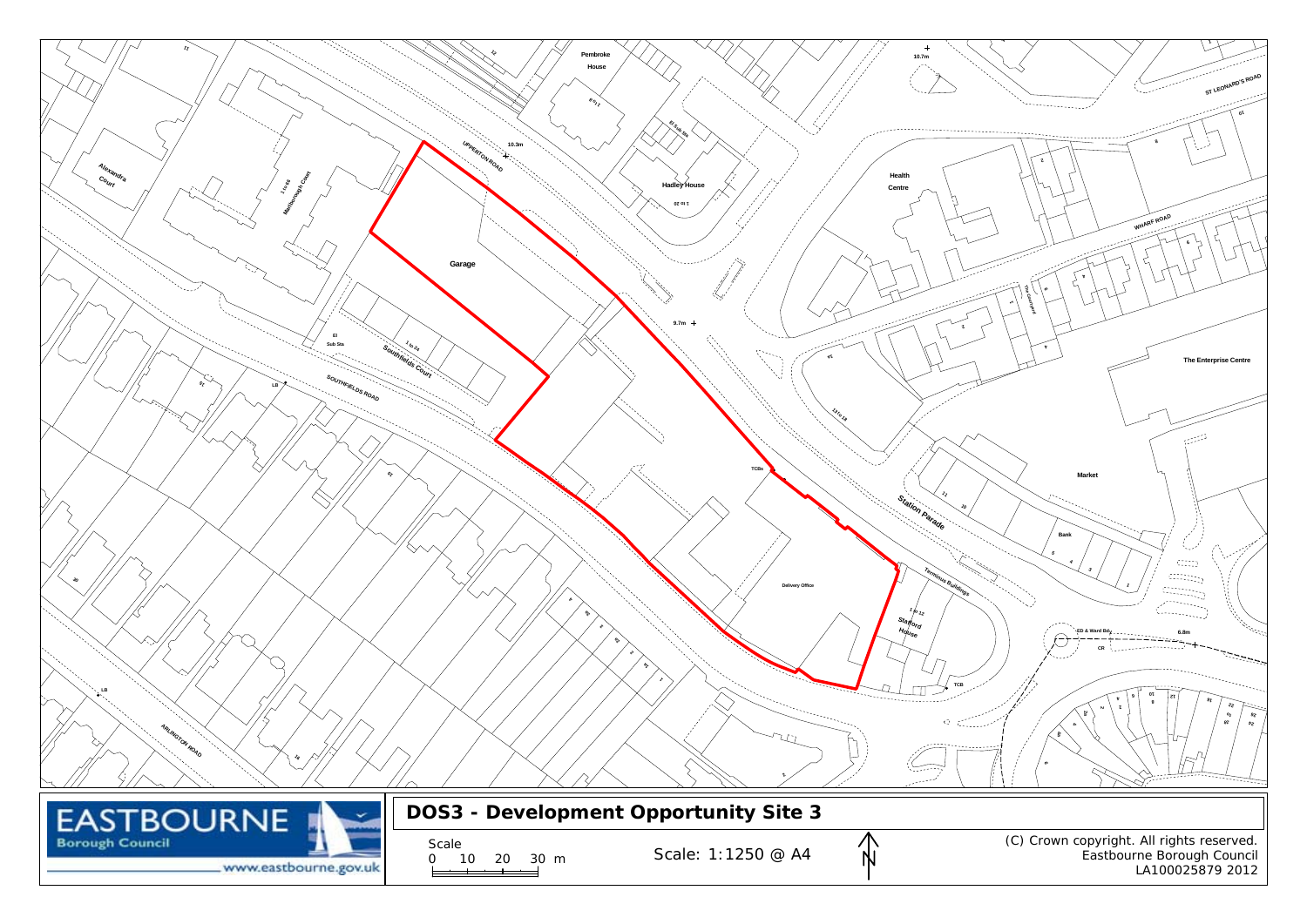## **SITE DETAILS**

| Site Reference                  | DOS4                                                        |
|---------------------------------|-------------------------------------------------------------|
| Site Location                   | Land at 139 to 145 Terminus Road and 1<br>to 3 Langney Road |
| Type of Site                    | <b>General Brownfield</b>                                   |
| Site Area (ha)                  | $0.23$ ha                                                   |
| Neighbourhood                   |                                                             |
| Net Unit Potential              | 50                                                          |
| Brownfield/Greenfield           | B                                                           |
| Identified through Consultation | Yes                                                         |
|                                 |                                                             |

#### **DEVELOPMENT POTENTIAL**

 $\mathbf{r}$ 

| Developable      | Yes                |
|------------------|--------------------|
| Specific Reason  | Developer interest |
| Year of Delivery | $2022+$            |

<u> 1980 - Johann Barnett, fransk politik (f. 1980)</u>

## **SITE ASSESSMENT**

| Available: i              | No, proposed allocation through the TCLP                       |
|---------------------------|----------------------------------------------------------------|
| Available: ii             | No ownership constraints that will affect longer term delivery |
| Available: iii            | Yes, developer interest                                        |
| Suitable: iv              | Yes                                                            |
| Suitable: v               | No, circumstances have not changed                             |
| Suitable: vi              | <b>No</b>                                                      |
| Suitable: vii             | All constraints can be mitigated                               |
| Suitable: viii            | No significant impacts on amenity                              |
| Achievable: ix            | Yes, developer interest                                        |
| Achievable: x             | Yes                                                            |
| Achievable: xi            | Demolition costs associated with redevelopment                 |
| Constraints: A            | Yes, but protected by coastal flood defences                   |
| Constraints: B            | Tidal Flood Zone, but protected by coastal flood defences      |
| Constraints: C            | The site adjoins a Conservation Area                           |
| Constraints: D            | N <sub>O</sub>                                                 |
| Constraints: E            | Good access to neighbouring facilities in the Town Centre      |
| Constraints: F            | No groundwater constraints                                     |
| <b>Tidal Flood Zone</b>   | 3A                                                             |
| <b>Fluvial Flood Zone</b> | 1                                                              |

#### **Comments**

The site will require the redevelopment of existing premises as part of a mixed use scheme that includes residential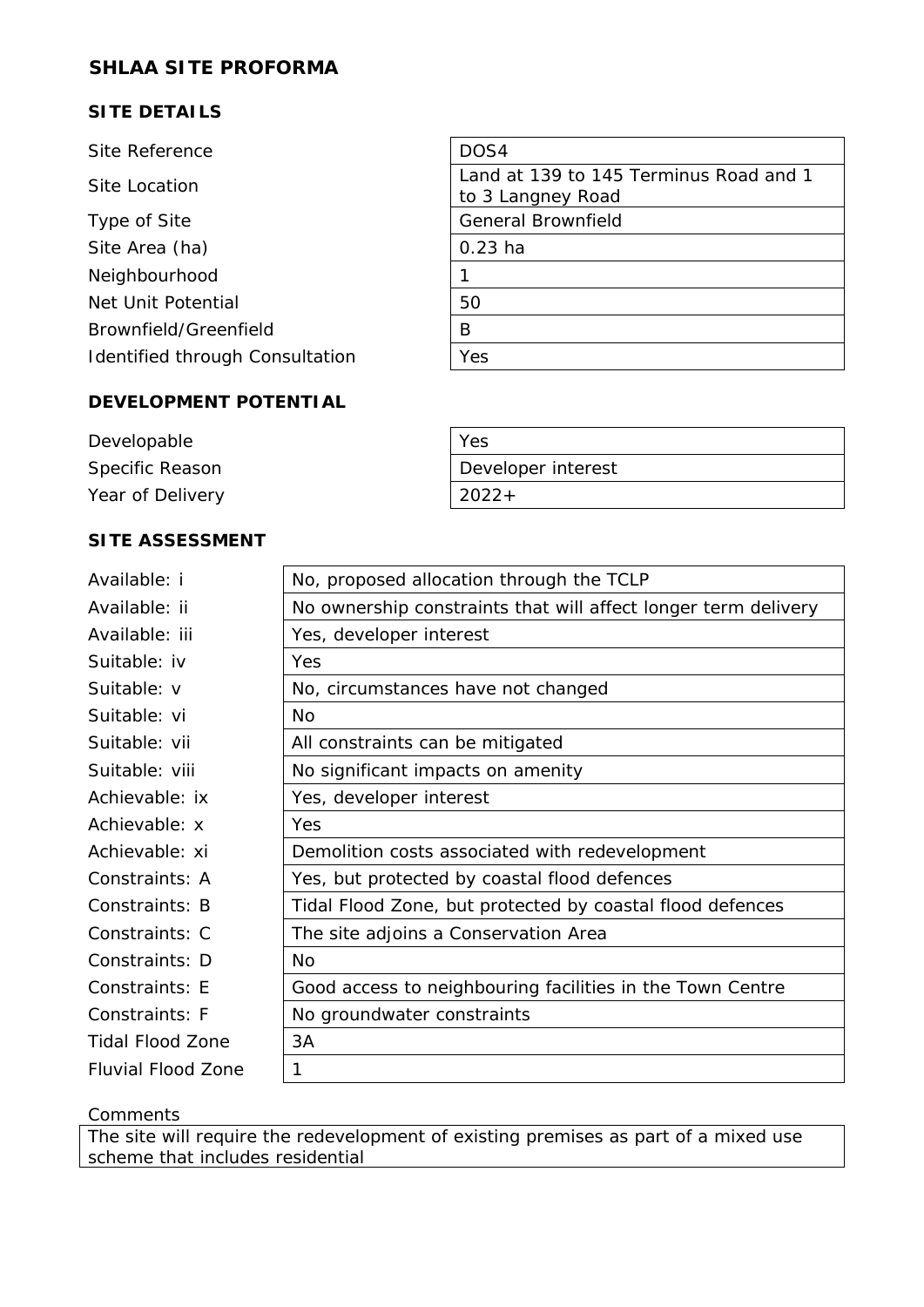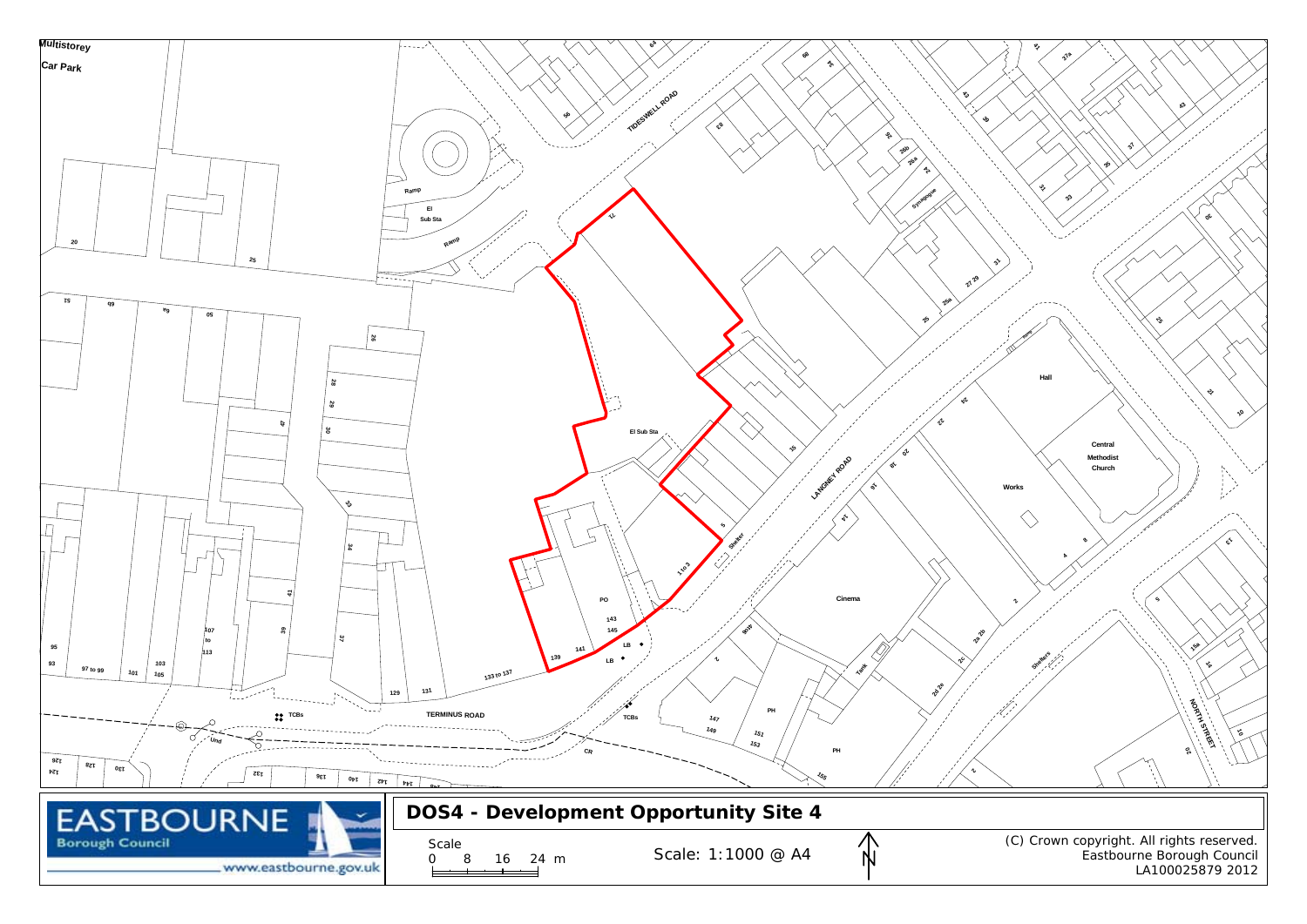## **SITE DETAILS**

| Site Reference                  | DOS <sub>5</sub>                                                  |
|---------------------------------|-------------------------------------------------------------------|
| Site Location                   | Land at the former Cooperative Store, 202<br><b>Terminus Road</b> |
| Type of Site                    | <b>General Brownfield</b>                                         |
| Site Area (ha)                  | $0.11$ ha                                                         |
| Neighbourhood                   |                                                                   |
| Net Unit Potential              | 50                                                                |
| Brownfield/Greenfield           | B                                                                 |
| Identified through Consultation | Yes                                                               |
|                                 |                                                                   |

#### **DEVELOPMENT POTENTIAL**

| Developable      | Yes                               |
|------------------|-----------------------------------|
| Specific Reason  | Land owner and developer interest |
| Year of Delivery | 2016                              |

## **SITE ASSESSMENT**

| Available: i       | No, but proposed allocation in the TCLP                                                                                      |
|--------------------|------------------------------------------------------------------------------------------------------------------------------|
| Available: ii      | No,                                                                                                                          |
| Available: iii     | Yes, land owner and developer interest                                                                                       |
| Suitable: iv       | Yes, the site is centrally located in the Town Centre                                                                        |
| Suitable: v        | N <sub>O</sub>                                                                                                               |
| Suitable: vi       | Two development options for the site have both been granted<br>planning permission: hotel/retail and residential/retail uses |
| Suitable: vii      | The site has no significant constraints                                                                                      |
| Suitable: viii     | No adverse amenity impacts                                                                                                   |
| Achievable: ix     | Yes, land owner and developer interest                                                                                       |
| Achievable: x      | Yes                                                                                                                          |
| Achievable: xi     | Redevelopment/Conversion costs                                                                                               |
| Constraints: A     | No flood risk constraints                                                                                                    |
| Constraints: B     | No flood risk constraints                                                                                                    |
| Constraints: C     | Site adjoins a Conservation Area                                                                                             |
| Constraints: D     | N <sub>O</sub>                                                                                                               |
| Constraints: E     | Good access to neighbouring facilities in the Town Centre                                                                    |
| Constraints: F     | No groundwater constraints                                                                                                   |
| Tidal Flood Zone   | 1                                                                                                                            |
| Fluvial Flood Zone | 1                                                                                                                            |
|                    |                                                                                                                              |

#### Comments

The site is suitable and available for redevelopment or conversion